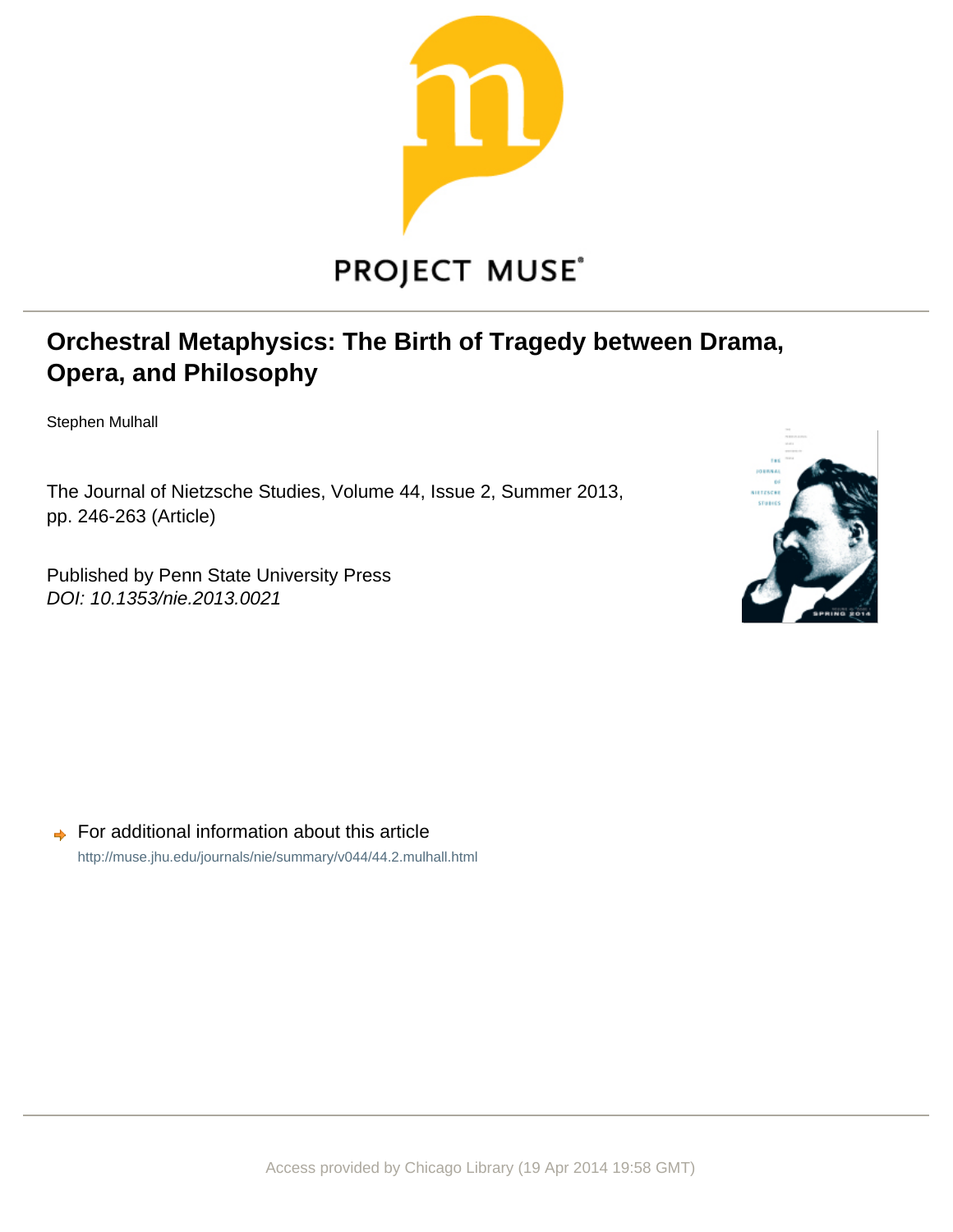# *The Birth of Tragedy* between Drama, Opera, and Philosophy

# Stephen Mulhall

Abstract: This article argues that Nietzsche's *Birth of Tragedy* is an attempt to forge a mode of discourse that draws equally upon the resources of tragic drama, opera, and philosophy, and thereby attempts to disclose their internal relatedness, in order both to exemplify and to enable the attainment of a nonelitist species of perfectionism—one that has both an individual and a cultural dimension (with the latter finding expression in a willingness to question and reconfigure existing boundaries between the moral, the political, and the aesthetic domains, among others). The article thereby contributes to an interpretative tradition initiated in recent work by James Conant and Stanley Cavell, by extending its range of textual application.

Although it can hardly be denied that *BT* is—as its first paragraph declares—<br>centrally concerned to advance the science of aesthetics by coming to grips with the essence of Attic tragedy, it should not be forgotten that its author also characterizes the book (in its foreword) as being in constant conversation with Richard Wagner, and hence as a continuation of their joint struggle properly to grasp the true purpose and full value of Wagnerian opera, understood as aspiring to the status of a *Gesamtkunstwerk*. One might say that *BT* is an attempt to make sense of the Wagner circle's habit of referring to their leader as Aeschylus—to ground Nietzsche's intuition that the work of both men embodies an enigmatic sublimity of a distinctive kind, one that can properly be individuated only by placing each in the light cast by the other. To christen Wagner as Aeschylus reborn is to say not just that Wagnerian opera can be rightly understood only as a transfiguration of Attic tragic drama, but also that Attic tragic drama can be rightly understood only if seen as essentially capable of such transfiguration. The genealogical narrative that Nietzsche unfolds, with Aeschylus at the origin and Wagner as its present culmination, is thus a way of rendering perspicuous aspects of the essence of each body of work that might otherwise remain occluded, while recognizing that their distinctive sublimity would be lost if its enigmatic quality were ever (*per impossibile*) entirely dissipated.

Journal of Nietzsche Studies, Vol. 44, No. 2, 2013.

Copyright © 2013 The Pennsylvania State University, University Park, PA.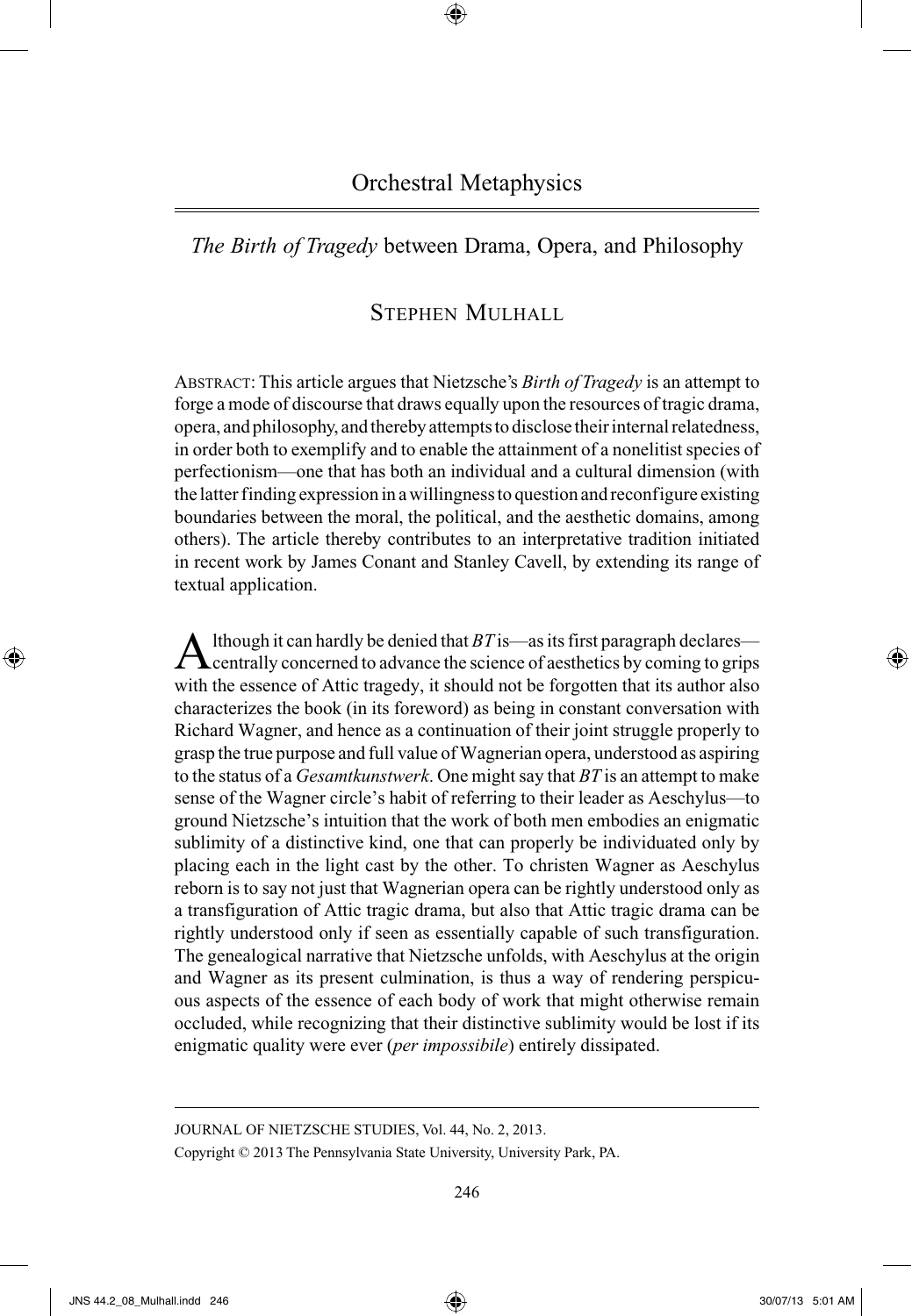It is not surprising that a young philologist of exceptional gifts, encountering works of art of whose excellence he is immediately convinced, but who cannot as immediately articulate the grounds of that conviction to his own satisfaction (any more than can the creator of those works), should turn for illumination to the unchallenged exemplars of artistic excellence with which he has been so much preoccupied. But this particular philologist was also a philosopher—someone whose formation included immersion in Schopenhauer, and thereby in Kant's world-historical transfiguration of the metaphysical impulse that first found its distinctively philosophical expression in Plato. Consequently, the conversation between Wagner and Aeschylus that informs *BT* in fact involves a third party call him Schopenhauer as Educator, the teacher who makes it possible to read Kant as a culminating, subversive transfiguration of Socrates, the exemplary philosopher.

Suppose we regard the author of *BT* as the site or vessel of this three-cornered conversation. What form of writing might he forge to embody such an exchange one in which each contributor might retain his individuality without denying his internal relatedness to the others? Can there be a mode of discourse that makes equal, and equally essential, reference to opera, tragic drama, and philosophy, tapping into the distinctive powers of each without corrupting the fruitfulness of all? Just what kind of text is *BT?*

## The Satyr's Vision: Tragic Drama

Nietzsche's vision of Attic tragedy is crystallized in *BT* 8, and the following paragraphs summarize its main elements:

Enchantment is the precondition of all dramatic art. In this enchanted state the Dionysiac enthusiast sees himself as a satyr, and *as a satyr he in turn sees the god*, i.e., in his transformed state he sees a new vision which is the Apolline perfection of his state. With this new vision the drama is complete.

This insight leads us to understand Greek tragedy as a Dionysian chorus which discharges itself over and over again in an Apolline world of images. Thus the choral passages which are interwoven with the tragedy are, to a certain extent, the womb of the entire so-called dialogue, i.e., of the whole world on stage, the drama proper. This primal ground of tragedy radiates, in a succession of discharges, that vision of drama which is entirely a dream-appearance, and thus epic in nature; on the other hand, as the objectification of a Dionysiac state, the vision represents not Apolline release and redemption in semblance, but rather the breaking-asunder of the individual and its becoming one with the primal being itself. Thus drama is the Apolline embodiment of Dionysiac insights and effects  $[...]$ .  $(BT8)^1$ 

The basic claim here is that the tragic chorus is the artistic imitation of a more primitive, more explicitly religious phenomenon—that of the agitated mass of Dionysus's servants shouting in jubilation as they are seized by moods and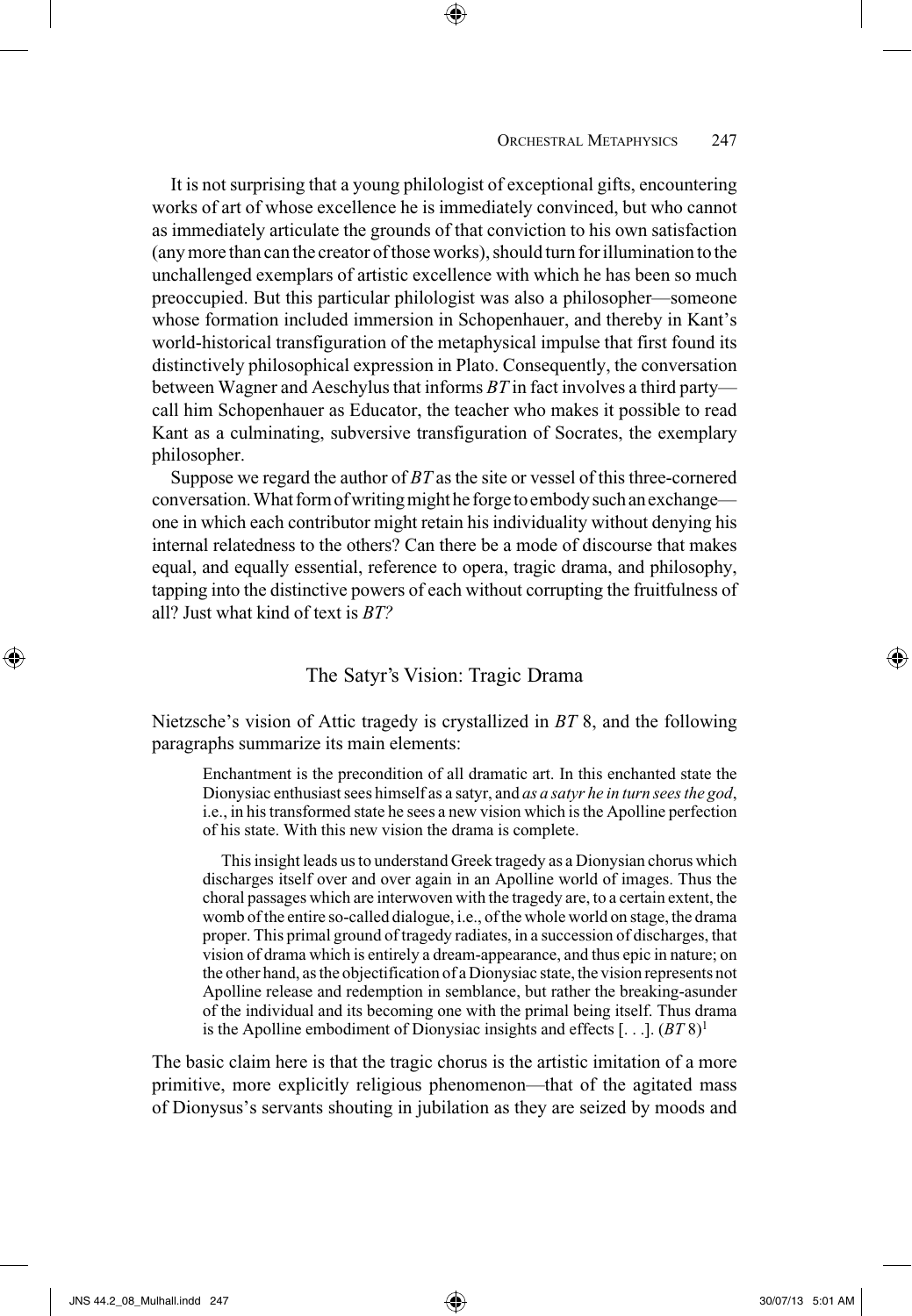insights so powerful that they transform themselves before their own eyes, making them think that they are seeing themselves restored to what they regard as the fundamental spirit of nature—the satyrs (hybrids of the human and the equine, emblems of the omnipotent life force). In that transfigured state, they undergo a vision of their god, Dionysus, as the underlying truth of things, a revelation of reality in comparison to which real experience is mere appearance. Following his methodological principle that origins manifest essence, Nietzsche invites us to understand the chorus in Attic tragedy as an artistic reconstitution of the satyr chorus, and as itself the primal ground or heart of the tragic drama it helps constitute.

In this way, he finds aesthetic and metaphysical significance in an architectural fact about Attic tragedy—that the place of the chorus in Greek theaters was the orchestra, a semicircular area in front of the stage. The scene of their singing and dancing was thus essentially liminal with respect to both drama and spectators, internally related to both and so not exclusively identifiable with either. The chorus was Janus-faced—it was capable of engaging with the characters in the drama in ways not available to mere spectators, and yet its distinctive theatrical space makes it the innermost of the concentric circles of terraces on which those spectators sat (taking in both the drama as a whole and the cultural world of which it was the expression), inviting them not only to view but to identify with the chorus, and thereby to overcome their metaphysical distance from the drama in which that chorus is involved. The chorus' function as participantobservers thus allows the audience to experience the drama as if they too were participants in it.

The dramatic action on stage is then to be understood as a vision of the chorus, and so of the audience—a vision of their suffering, glorified master, Dionysus. As Nietzsche puts it, "Right down to Euripides Dionysus never ceased to be the tragic hero, and [. . .] all the tragic figures of the Greek stage, Prometheus, Oedipus, etc., are merely masks of that original hero, Dionysus" (*BT* 10). By this, Nietzsche means (at least) that these tragic figures are not so much individuals as individualities, mythic archetypes rather than particular embodied souls; that they are no more absolutely distinguishable from the chorus and so from the audience than they are from one another or from the god they body forth; and that their vicissitudes reveal the vulnerability of our moral status to unfathomable contingency (as Oedipus is polluted by deeds whose nature and consequences exceed the reach of his intentions), the ultimate unintelligibility of reality (with Oedipus's mastery of the Sphinx's riddle being shown to be both catastrophic in consequence and yet merely apparent, since he cannot utilize his ability to define human being in general in order to comprehend himself or his human others), and the origin of human suffering as lying in the fate or condition of individuality as such rather than anything that specific individuals happen to do or suffer.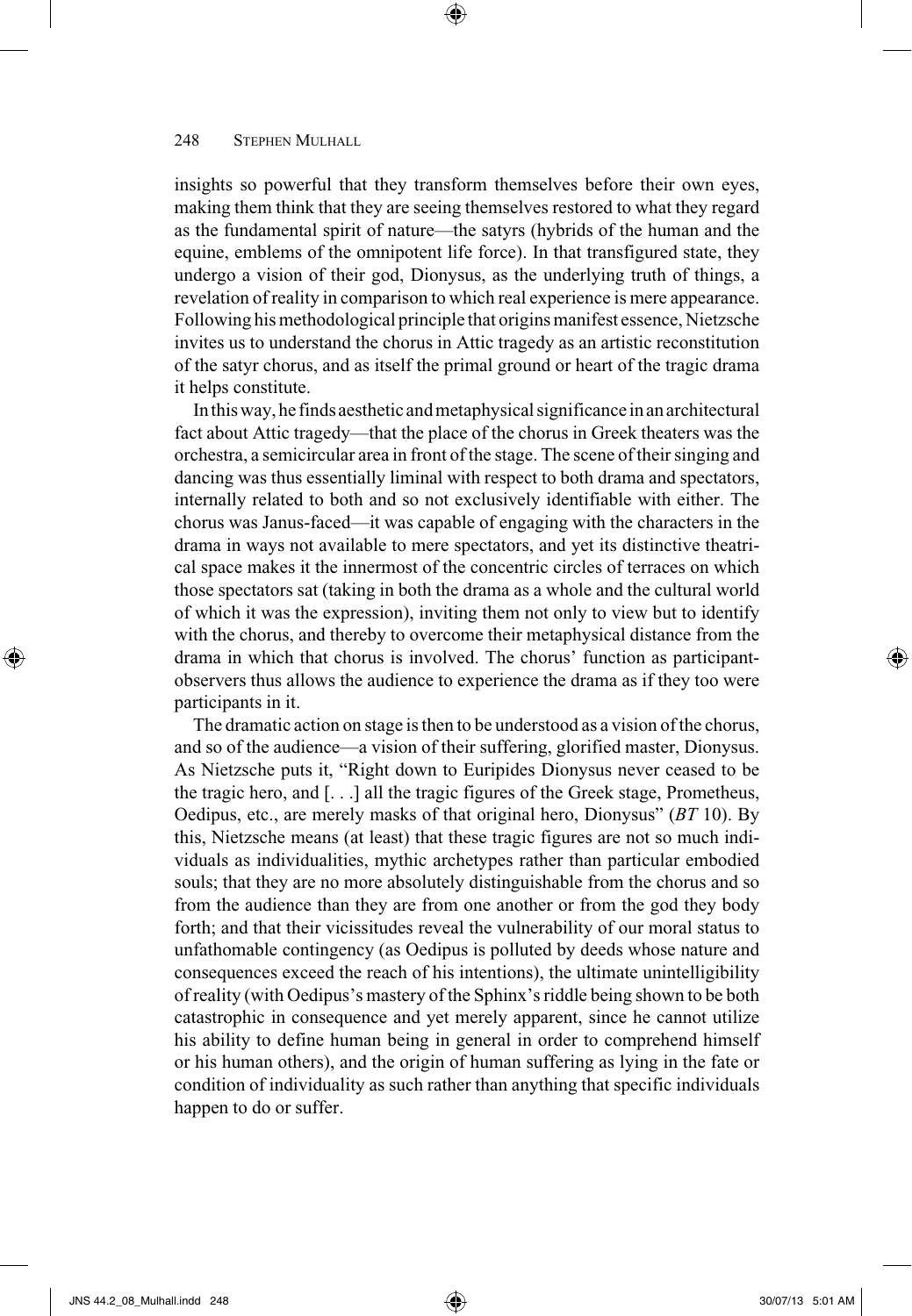But Nietzsche's claim is that these Dionysian insights and effects (of both content and form) are given Apolline embodiment—in his terms, that the dramatic vision the chorus discharges is essentially a dream appearance. By this he means (at least) that it discloses a divine power that is independent of those to whom it is made manifest; that the god manifests himself as a sequence of erring, striving protagonists; that those protagonists participate in a representation of release and redemption, even if not release and redemption *by* representation—by means of semblance or image making; and that while the distinctions between character, chorus, and audience are problematized or weakened, they are not entirely deconstructed. In short, the womb of Dionysian ecstasy does and must discharge itself in structured, ordered words and deeds: its prodigious episodes of collectively declaimed words interwoven with music and dance engender modes of speech that incarnate a form of aesthetic and dramatic fulfillment in the absence of dance and music, and in the mouths of recognizably individual speakers.

By thus understanding the tragic chorus as an aesthetic transfiguration of the satyr chorus, and viewing the dramatic whole of which that chorus is a part in the terms provided by his interpretation of that part, Nietzsche makes good on his opening claim—that Attic tragedy not only presents miraculous events (such as Oedipus's redemptive transfiguration at Colonus) but is itself a metaphysical miracle, a work of art that is Apolline and Dionysian in equal measure, an unprecedented pairing of two conflictual but productive artistic drives that Nietzsche names after the two Greek deities of art—Apollo standing for image making and sculpture, and Dionysus for the imageless art of music.

Attic tragedy therefore establishes that the complementarity of Apollo and Dionysus is at least as important as their conflict. For while the culture that first acknowledged them initially understood them as essentially oppositional, hence as primarily revealing fundamental differences between individual art forms (as well as divisions within the impulses which give rise to artistic creation, and rifts in the underlying reality from which those creations emerge and into which they aspire to penetrate), the genealogical productivity of their mutual antagonism ultimately revealed an enigmatic but undeniable mutual dependence: a realization that each found its highest expression within the highest expression of the other. To regard each as essentially sunderable from the other would be to occlude the capacity of each to break itself asunder, overcoming its initial absolute individuality or distinctness in order to become more than it could otherwise be, and thereby more itself. And in so doing, it discloses the mysterious primal unity of being.

Nietzsche's opening, summary articulation of this central point about the pairing of Dionysus and Apollo depicts it in terms of a productive mutual provocation at once akin to and different from that of reproduction by sexual difference. First the stimulation of each by the other induces each to produce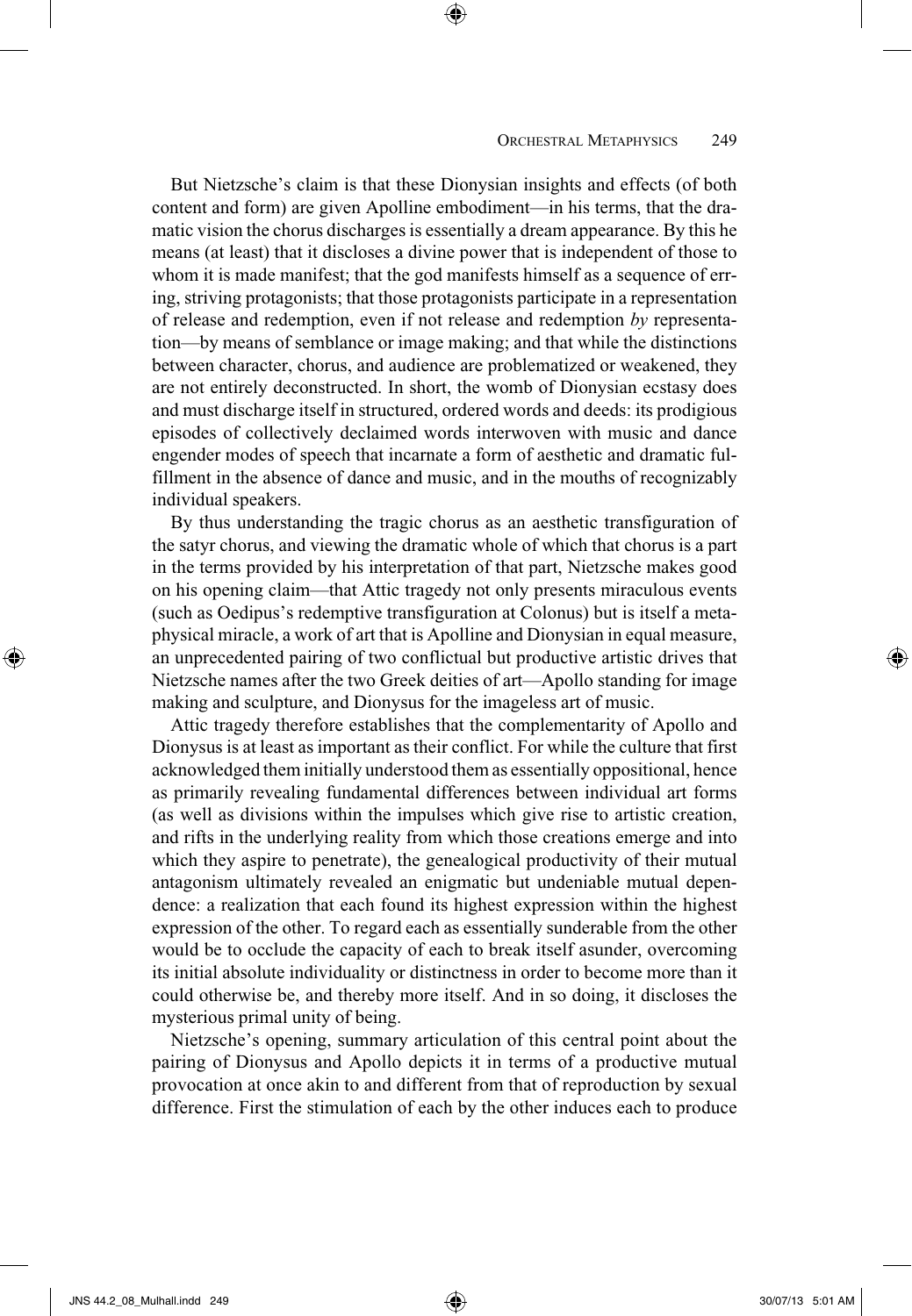even more vigorous offspring of its own (each being thereby the womb for its own progeny). Then an artistic form is established that is equally indebted to both—in which the Dionysian element forms the womb for the Apolline, but the Apolline perfects the Dionysian, so that its divine vision might be externalized and so rendered viewable, and a coherent embodiment for the womb that is compelled to discharge or project that vision might be engendered. This artistic progeny is thus a hybrid: it both contains and constitutes an aesthetic and metaphysical centaur.

Can one say the same of *BT* itself? Since it presents Attic tragedy as a centaur, it certainly contains one. Can it also be said to constitute one? According to the account of the centaur it contains, the essence of that hybrid resides in a transfiguration of the satyr chorus, in which state or condition the Dionysiac enthusiast sees himself as a satyr, and as such suffers a vision of his god that perfects the state in which he suffers it. Can this characterization be applied to the author of that account?

Suppose we begin with that author's vision—in this case, a vision of Attic tragedy. It is certainly one that regards the constituent elements of that genre as various, internally related manifestations or masks of a divine duality, godheads engaged in a drama of conflict and redemption in which their distinctive identities are provisionally and miraculously overcome, and so in which the vicissitudes of that archetypal pairing make darkly visible the primal unity of all things. To this extent, *BT* plainly reproduces the basic structure of the phenomenon its opening sections depict.

That depiction more specifically claims that the visions with which it is concerned take the form of tragic mythical dramas. Can the depiction itself be said to manifest (inflections of) the same three formal features? The broader historical narrative that contextualizes Nietzsche's account of Attic tragedy suggests an affirmative answer. The tragic dimension of that narrative lies in its basic structure of birth, death (or suicide), and prophesied, transfiguring rebirth. And its mythic status is reinforced by the fact that the narrative is genealogical in form: for each succeeding episode thereby appears as a further manifestation of the fate of the divine duality of Apollo and Dionysus. The key characteristic of mythic logic central to Nietzsche's reading of Attic tragedy—its conviction that apparently diverse and distinct phenomena are in truth metamorphoses of one or two timeless, underlying principles or powers—is thereby generalized, so that the whole of human history in the West is dramatized as a series of masks or manifestations of these dual divinities, each a more or less productive variation upon the original stock (an effect of their mutual excitation, whether irritable or arousing, and of exogenous shocks or graftings).

Many of Nietzsche's own remarks about myth prepare us for the thought that the remarks themselves should be seen as being as much mythological in status as exercises of historical scholarship. He defines myth as "the most significant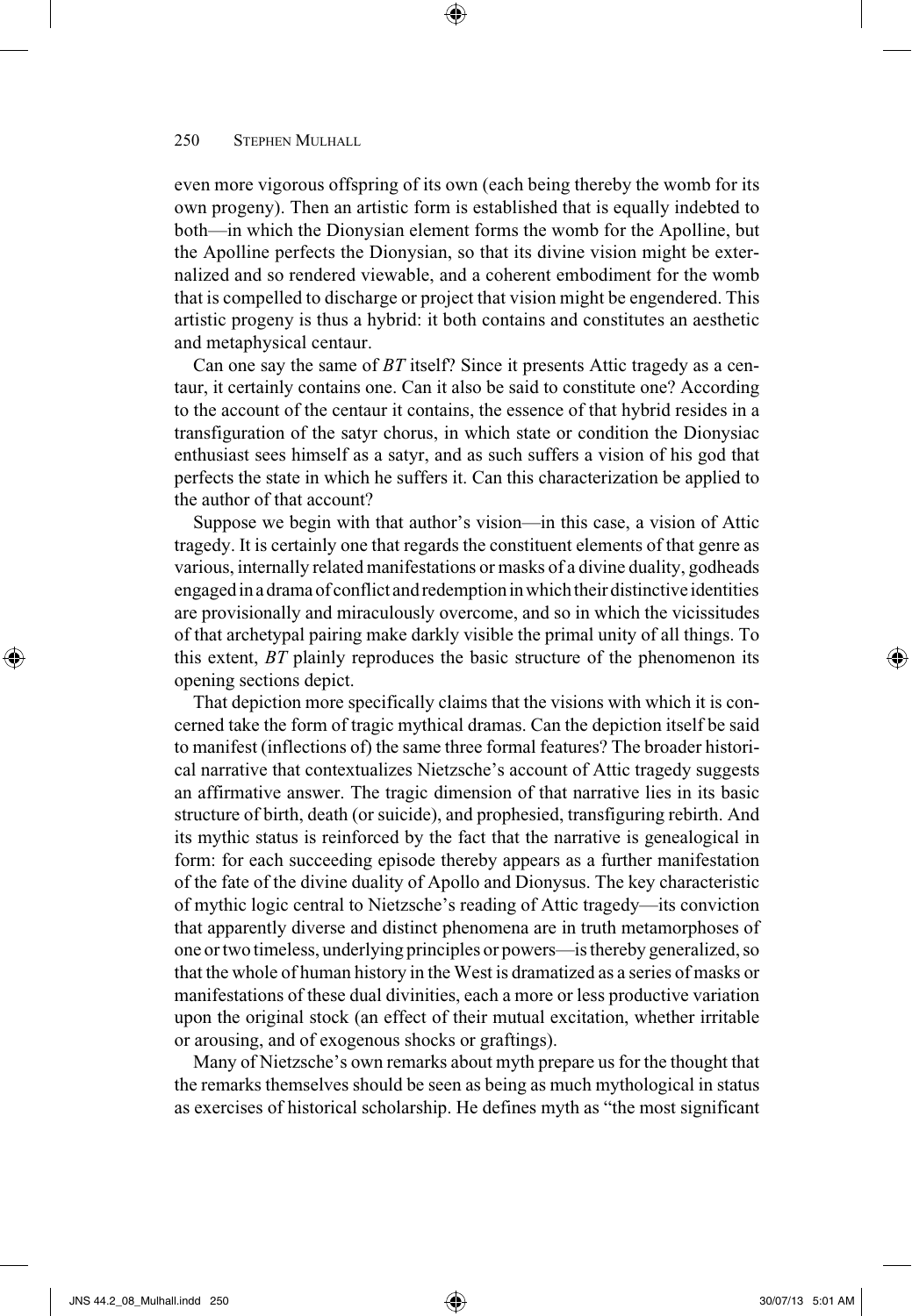example," and tragic myth as "myth which speaks of Dionysiac knowledge in symbols"—both definitions patently possessed of reflexive application, given *BT*'s deployments of Apollo and Dionysus as infinitely suggestive exemplars of the primal unity of being (*BT* 16). He further associates myth with the basic structure of genealogical narrative when he attributes to myths a "natural tendency to go on living and to throw out new shoots" (*BT* 10), as well as a vulnerability to intellectual skepticism whose pressures result in the transformation of myth into a finished sum of historical events whose credibility wanes in proportion to the extent to which they are dogmatically asserted, until the myth then wilts, discolors, and finds that its blossoms and leaves are scattered to the four winds.

What, then, of the idea that *BT* exemplifies an essentially dramatic mode of vision? Nietzsche specifies the category of the dramatic, understood in comparison with that of the poetic, in the following way:

What makes a poet a poet is the fact that he sees himself surrounded by figures who live and act before him, and into whose innermost essence he gazes [. . .]. For the genuine poet metaphor is no rhetorical figure, but an image which takes the place of something else, something he can really see before him as a substitute for a concept  $[...]$ ... one only has to have the ability to watch a living play continuously and to live constantly surrounded by crowds of spirits, then one is a poet; if one feels the impulse to transform oneself and to speak out of other bodies and souls, then one is a dramatist.

Dionysiac excitement is able to transmit to an entire mass of people this artistic gift of seeing themselves surrounded by just such a crowd of spirits with which they know themselves to be inwardly one. This process of the tragic chorus is the original phenomenon of *drama*—this experience of seeing oneself transformed before one's eyes and acting as if one had really entered another body, another character. (*BT* 8)

The thought that, in these terms, Nietzsche envisions his own work as going beyond the poetic to the dramatic helps to account for his use of a literary technique that Silk and Stern rightly describe as pervasive in *BT*, and which they label "metalepsis" (that is, metonymy, but of a double, complicated or indirect kind). What they have in mind is Nietzsche's tendency to depict the character and vicissitudes of a phenomenon in terms provided by aspects or elements of the phenomenon itself—as when Apolline culture is depicted in terms appropriate to Apolline art ("the glorious Olympian figures [. . .] stand on the gable of this structure" [*BT* 3]), or Attic tragedy is equated with two tragic characters ("at once Antigone and Cassandra" [*BT* 4]), or the power of a myth is described in terms of the powers belonging to a mythological character ("it rises once more like a wounded hero" [*BT* 10]), or the passing of tragedy is characterized in terms of the lamented death of a mythic god ("Great Pan is dead!" [*BT* 11]).2

Our discussion suggests a way of understanding why this technique is so appropriate and so effective: for it amounts to Nietzsche's writing not just as if the mythical figures of Greek tragic drama were living incarnations of concepts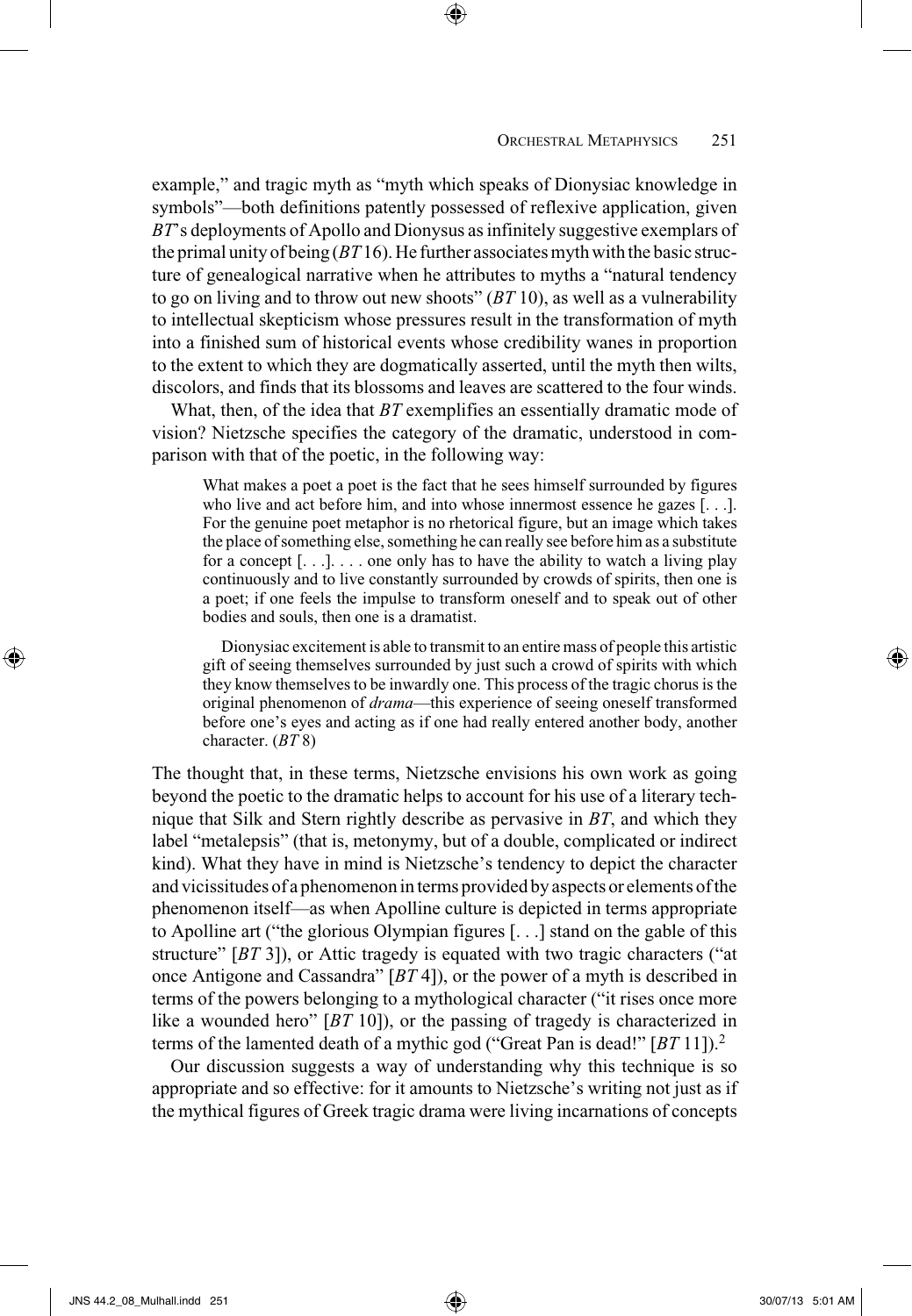(so that his thinking is, as it were, poetic—literally figurative), but as if he had really entered into their body and soul, and thereby into the view of the world that they incarnate. He sees everything through their eyes, articulating his experience in the terms they embody, as if the texture of their world has become that of his own subjectivity—as if he is possessed by them, transformed into these various manifestations of the dual godhead, one more mask for the divinities he divines everywhere.

In part, this metaleptic strategy follows from the liminal position appropriate to any author who understands himself as aspiring to occupy the orchestral position of the tragic chorus. For it enacts a provisional subversion of the supposedly absolute division between the spectator and the characters of Attic tragedy—as if Nietzsche is reenacting his experience of utter identification with those mythic figures in order to invite his reader not only to undergo that experience with him, but also to experience Nietzsche's own transfiguration of tragic mythic drama in a similar way (by thinking and acting as if one had really entered—by way of Nietzsche's ensouled body of choric writing—into the body and soul of Nietzsche's Apollo and Dionysus). But one might equally well view metalepsis not merely as a strategy adopted within the book but also as the basic principle of its construction. For if *BT* does invite an understanding of itself as structured overall in the terms it posits for understanding the structure of one phenomenon it analyzes, then that part of the book stands for (substitutes or goes proxy for, incarnates or exemplifies the living spirit of) the whole—an essentially metonymic effect.

## Interlude: The Operatic Transfiguration of Voice, Body, and Words

I suggested earlier that another part of *BT* might have a metonymic function: the account offered in its concluding sections of Wagnerian opera. More specifically, my claim was that Nietzsche not only is as much concerned to illuminate Attic tragedy by reference to Wagner as to illuminate Wagner by reference to Attic tragedy, but also wants us to understand his own text in the terms provided by his analysis of both.

The mythic principle of genealogical substitution and displacement we have already encountered would suggest that Wagner's relation to Aeschylean drama is given in the metamorphosis of the term "orchestra," from naming the site of the chorus to that of the players of musical instruments. On Nietzsche's understanding, this linguistic displacement marks and effects both change and continuity, signifying a transfiguring recurrence or re-creation: the Wagnerian orchestra is a mask of the tragic chorus, which was itself a mask of the satyr chorus.

The envisaged architecture of Bayreuth emphasizes one central continuity by placing every seat in the audience at exactly the same level, thus echoing the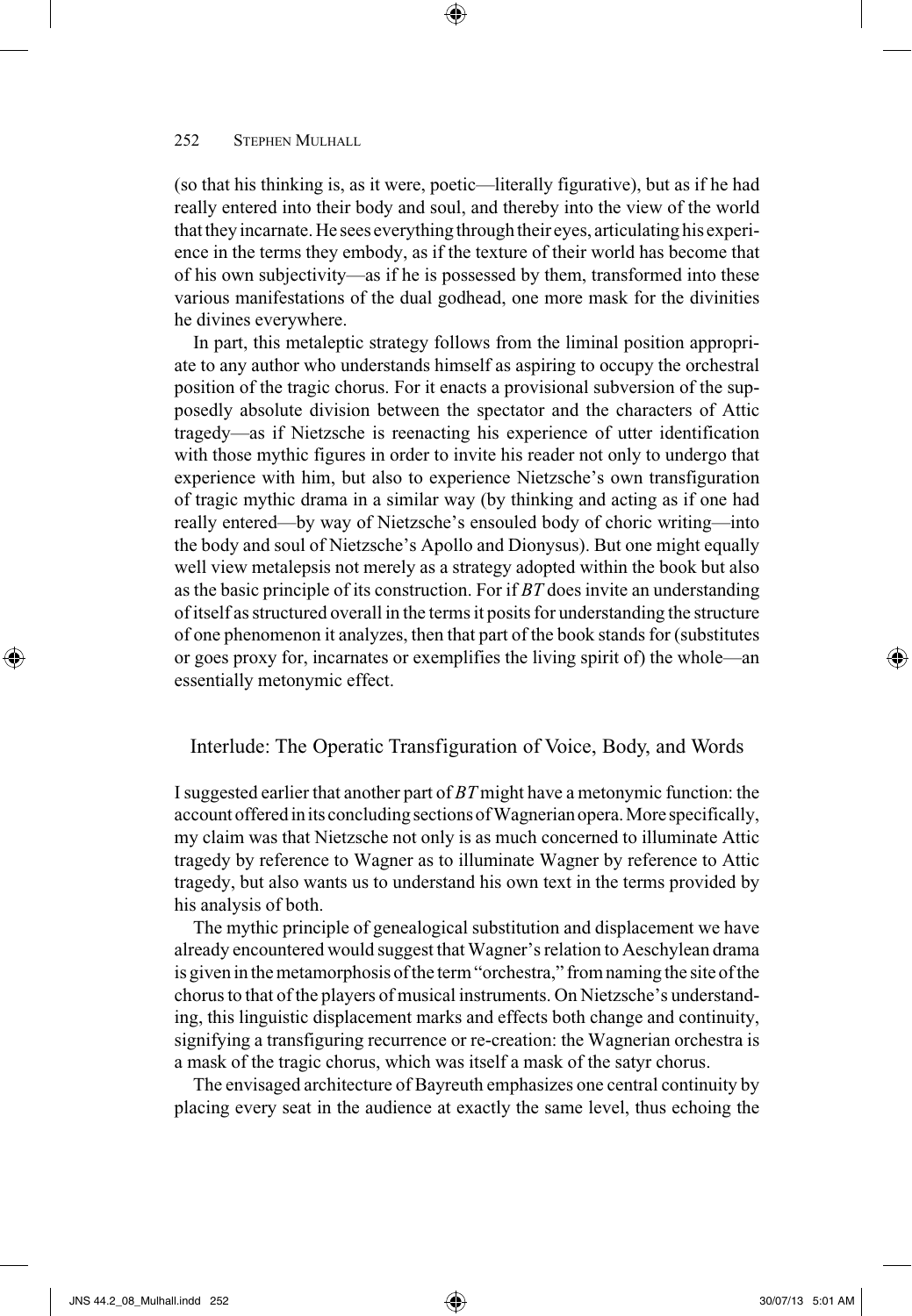egalitarianism implicit in the encircling terraces of the original Greek theater. In both dispositions, matters of social distinction recede in the face of an essentially communal identification with the drama about to unfold—the expression of an existing or passionately desired sense of unity with one another, and with the truth dramatized on stage. The central discontinuity lies in the fact that the location whose liminality serves to effect this transcendence of individuation is occupied not by singing and dancing seers, and thus by words interwoven with music and action, but by makers of music alone. If the pairing of Attic tragedy and Wagnerian opera allows each to illuminate the other, this (un)masking tells us that music is the often-occluded essence of the phenomenon of Greek tragic drama, and that Wagner's way of rearticulating that aesthetic original nevertheless gives an unprecedented dominance to the role of music within the envisaged totality of the *Gesamtkunstwerk*.

The key feature of music in this context—its Dionysian essence—has primarily to do with the fact that Nietzsche views it as imageless, essentially nonrepresentational. More precisely, the distinction between representation and that which is represented, between symbolic form and symbolic content, has no application to music: it refuses that mode of articulating and hence individuating its meaning, because it *is* its meaning, it means itself. Since its mode of signification is not that of semblance making, it is particularly suited to articulating the underlying truth of things, with which we and all existing things are ultimately one.

Viewing myth and music as each other's other allows Nietzsche to see that Wagner's most recent thoughts about opera—according to which music was ultimately more important than the words and deeds dramatized on stage provide an unprecedentedly deep acknowledgment of the extent to which the womb-like Dionysian enchantment out of which the tragic chorus speaks is an essentially musical mood or mode of attunement. Since no one in Nietzsche's era (or indeed our own) was in a position to experience the musical element of the tragic chorus, his experience of Wagner's transfigured version of it was an indispensable means of disclosing its true significance. And to those who point out that, since Nietzsche had, at the time of composing *BT*, never experienced a Wagner opera in performance, and had probably only ever heard piano reductions of their scores, his sense of the priority of the musical element in such operatic work was, to say the least of it, potentially overdetermined, Nietzsche might reply that it was precisely his ecstatic apprehension of the unrealized totality of those works by means of an experience of their scores that confirmed him in his sense of the distinctive physiognomy of both Wagnerian opera and Attic tragedy. One might say that, just as the striking presence of the musical element in Wagnerian opera revealed to Nietzsche the nature and significance of the missing element in our experience of Attic tragedy, so the striking dramatic element of Attic tragedy helped to flesh out the nature and significance of the as-yet missing element in his experience of Wagnerian opera.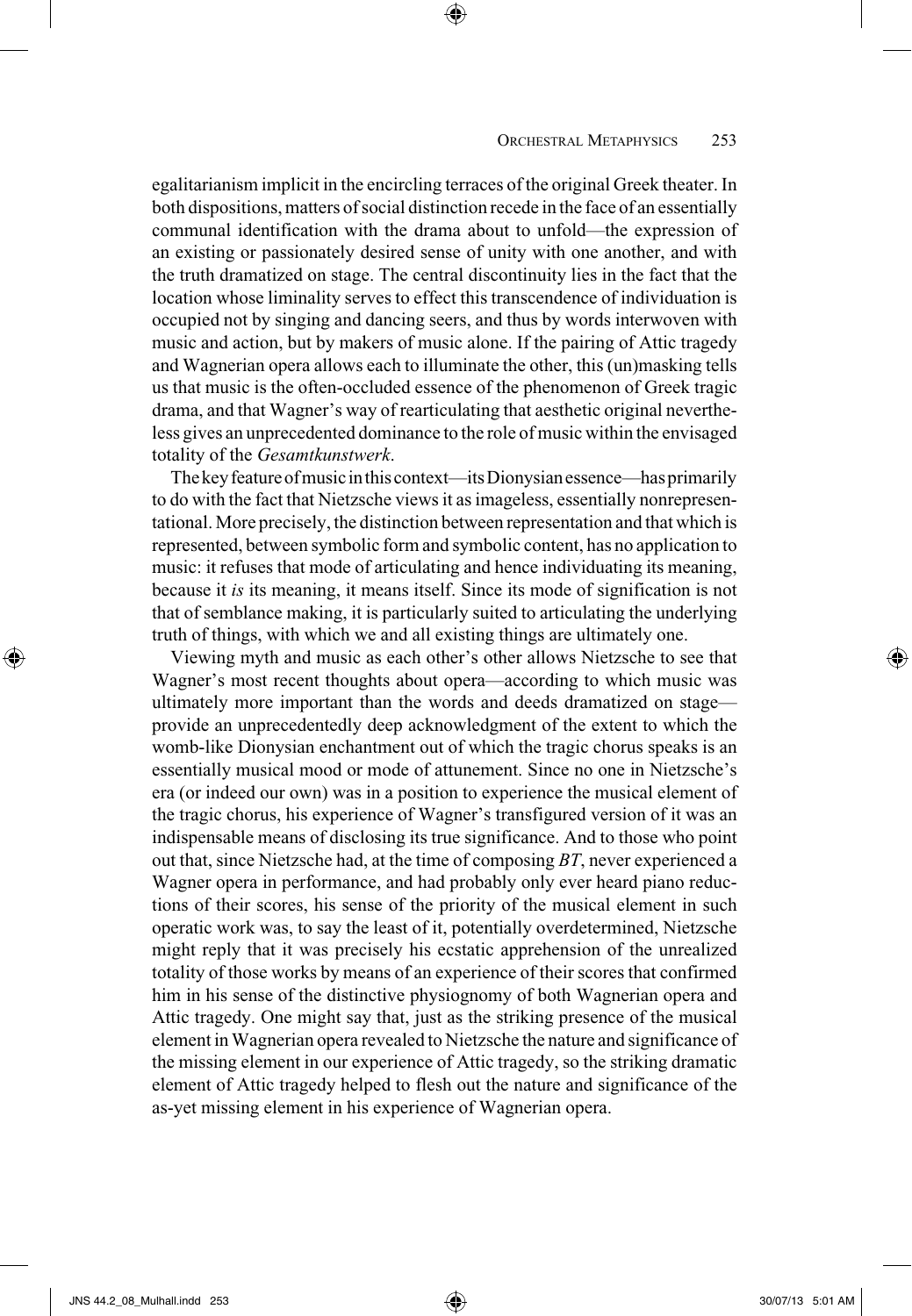#### 254 Stephen Mulhall

But the displacement of the ancient chorus by the modern symphonic orchestra invites the question: where is that chorus displaced to? In the context of opera, the answer must surely be: fully onto the stage—to the dramatized, lyrical words and deeds of the singers. And since this displacement reshapes the distinction between the chorus and the individual protagonists of these tragic mythological dramas, the original significance of the tragic chorus will inevitably be redistributed between those two kinds of dramatic-operatic being.

One possible implication of this redistribution emerges if we pair a remark of Nietzsche's with one from Stanley Cavell's discussion of opera. Nietzsche's remark comes from a scathing critique of the prevailing, non-Wagnerian forms of operatic work:

What will become of the Dionysiac and the Apolline where there is such a mixture of styles as I have shown to lie at the heart of the *stilo rappresentativo*?—where music is regarded as the servant and the libretto as master, where music is compared to the body and the words to the soul? (*BT* 19)

Cavell's discussion recasts Nietzsche's familiar metaphor of the body from a rather different perspective, that of a commentary on the conjunction of opera's founding with the advent of Cartesian skepticism in modern philosophy, during which he attempts to specify opera's distinctive conception of the relation between the human being and her body:

A relation in which not this character and this actor are embodied in each other, but in which this voice is located in—one might say disembodied within—this figure, this double, this person, this persona, this singer, whose voice is essentially unaffected by the role.

A Cartesian intuition of the absolute metaphysical difference between mind and body, together with the twin Cartesian intuition of an undefined intimacy between just this body and only this spirit, appears to describe conditions of the possibility of opera [. . .].

. . . surely the operatic voice is the grandest realization of having a signature, of an abandonment to your words, hence of your mortal immortality.3

Nietzsche wishes to revive the idea of music as the Dionysian soul and words as the Apolline body of Wagnerian opera; he thereby inverts the evaluative hierarchy written into the essentially representational style of current operatic forms, but leaves unquestioned the assumption that the relation between soul and body is inevitably both oppositional and hierarchical. Cavell transfigures the issue by considering the individual figure of the opera singer, and by viewing her as essentially individuated in that medium by her voice. Her voice is a manifestation or incarnation of her spirit or signature, rather than of her soul—or rather, the terms "spirit" and "signature" here substitute for or displace the term "soul," retaining its function of referring to a person's essence or identity, but distancing themselves from the assumption that that essence is simply immortal, and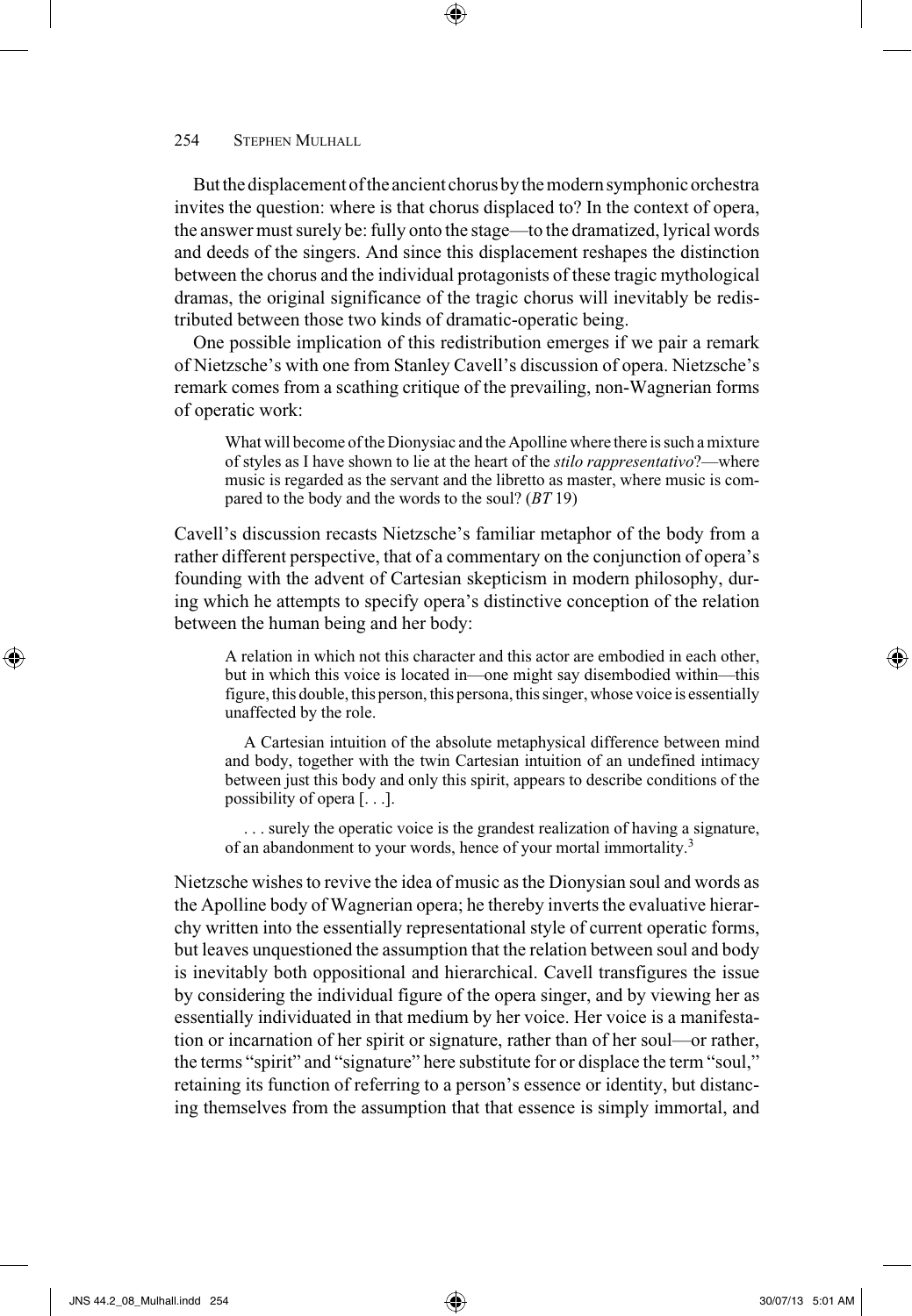so essentially opposed to its body; for the opera singer's voice is enigmatically intimate with her body, hence her mode of immortality is distinctively mortal. And her voice both realizes and is realized by an abandonment to her words, not an abandonment of them; Cavell thereby rejects the idea that words are a mere vessel for or servant of the voice—hence essentially opposed to or other than it, and so the human being who voices them. What the opera singer's voice is truly dislocated from or disembodied within is neither her words nor her body, but rather (as Cavell's prose, with its rapid sequence of terms for it—each no sooner deployed than displaced—positively enacts) her persona or mask: that is, her role as an actor in lyric drama as such, and her specific character in this particular opera (whoever it may be). Her voice thereby reveals music and words as essentially unified aspects of the identity that survives any maskings or unmaskings it undergoes—a duality whose productive conflict and complementarity reveal an underlying individuality.

Looking back on *BT* fifteen years later, Nietzsche declares that its author, this new soul, stammering in a strange tongue, "ought to have sung [. . .] and not talked!" (*BT* "Attempt at Self-Criticism" 4). Cavell's transfiguration of one of that author's key figures in the light of one of his key points of metonymic reference suggests that this attempt at self-criticism is not so much an external critique as a deployment of that same strange tongue, only without the stammer. At the very least, it suggests that the guidance Nietzsche hesitantly wished to take from his impressions of Wagnerian opera will be found in the specific modulations of his authorial voice; and since its capacity for song must be more dependent upon language alone than any opera to which it adverts, its signature or spirit must be realized primarily in the specific mode of Nietzsche's abandonment to words, his willingness to be ecstatically possessed by *their* individual spirit or signature, their mortal immortality.

That mortal immortality is most generally realized in the genealogical vicissitudes of words from Aeschylus's days to Wagner's and now our own, that is, by the endlessly reconfigured orchestrations of their individual and collective histories to which *BT* is so obsessively attuned. And the specifically Wagnerian music of Nietzsche's voice is not audible outside or beside itself in opera, as if *BT* is an alternative libretto for *Tristan and Isolde*. It is rather realized in that text's becoming increasingly possessed by those libretti: for its concluding sections begin to deploy the register of Wagnerian myth in the metaleptic way in which it employs Aeschylean and Sophoclean myth throughout—shifting from citation (as in "the fire-magic of music" [from act 3 of *The Valkyrie*], or "the wide space of the world's night" [from act 3 of *Tristan*]) to straightforward use (as when describing the German yearning for the "blissfully enticing call of the Dionysiac bird which is on the wing, hovering above his head, and which wants to show him the way" (just like the forest bird in *Siegfried* that leads the hero to the rock on which Brünnhilde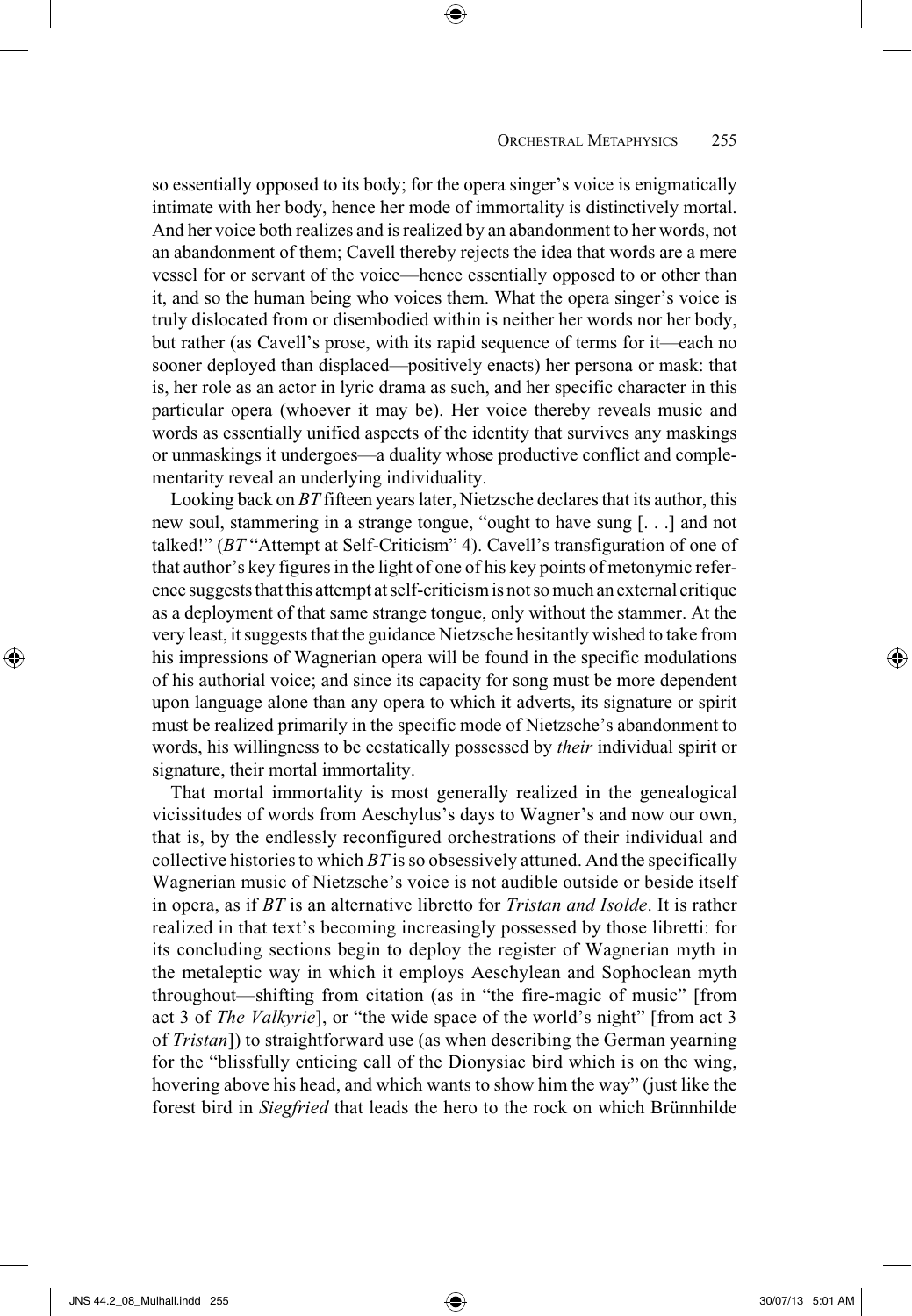is sleeping) (*BT* 20, 21, 23). Here, then, is a second way in which this book invites an understanding of itself in the terms it offers for an understanding of one specific phenomenon it aspires to comprehend—a second instance of structural metonymy.

### Theoretical Man: Socrates as a Mask of Apollo

Even if one accepts *BT*'s analysis of Attic tragedy and Wagnerian opera as having such metonymic significance, however, there is one specific difference between the vision analyzed and the analytical vision. Whereas the tragic chorus discharges a spectacle of Dionysus alone, Nietzsche's dramatic, tragic myth of Western culture envisions a dual godhead, a conflictual partnership between Apollo and Dionysus as the primal ground of all things. This suggests that Nietzsche is as much a servant of Apollo as he is of Dionysus, or at least a worshipper of their union or pairing. After all, his more purely textual counterpoint to Aeschylean rebirth in Wagner cannot call upon music in any literal sense; it must draw more extensively and systematically upon the Apolline dimension of these creative drives. And Nietzsche's struggle to understand the enigmatic sublimity of Attic tragedy and Wagnerian opera is informed throughout by his inheritance of Schopenhauer and Kant, and so by an indebtedness (however troubled) to the tradition of philosophy. Phrased in mythic terms, this poses the question: how does the presence of both Apollo and Socrates inflect or transfigure the exemplary significance of Dionysus in the Nietzschean metaphysical vision of Western culture?

So formulated, this query makes a questionable assumption—that Apollo and Socrates are two essentially distinct figures in Nietzsche's dramatic mythology. This assumption might seem to be confirmed by Nietzsche's way of introducing Socrates to his narrative of Attic tragedy's suicidal embodiment in the work of Euripides: "In a certain sense Euripides, too, was merely a mask; the deity who spoke out of him was not Dionysus, nor Apollo, but an altogether newborn daemon called *Socrates*" (*BT* 12). But this remark will be misunderstood unless we take seriously the work of the words "daemon" and "mask" within it.

Talk of Socrates as a daemon is doubly metaleptic: it exploits Socrates's characterization of himself as possessed of an attendant or indwelling spirit in order to characterize the link between Euripides and Socrates, and it invokes a flavor of malignity now attending post-Christian uses of the term. But a "daemon" is, in this context, not straightforwardly identifiable with a divinity: in Greek mythology, a daemon was a being whose nature lay somewhere between that of gods and men, hence at best a divinity of an inferior kind. The term certainly doesn't make Socrates sound like a third among equals in Nietzsche's theology.

Might we then consider him instead as a mask of Apollo (and so consider Euripides in the same terms)? A masking relation allows for both continuity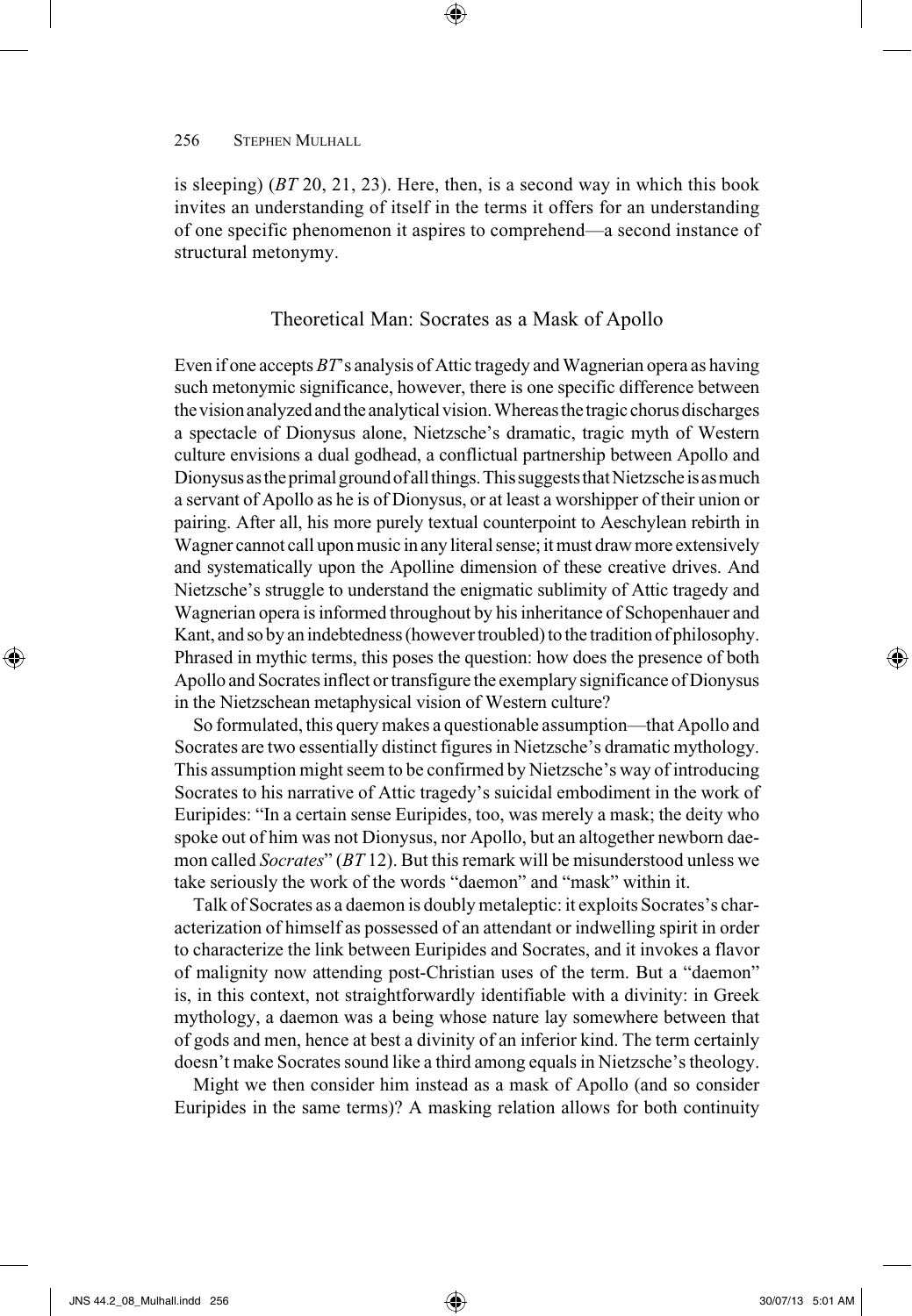and discontinuity: what lies beneath the mask is both distinguishable from the mask itself and yet its underlying truth. The suggestion is not that Socrates has no independent mythic significance at all; it is that this significance is ultimately to be understood as an inflection of that of Apollo—more specifically, an inflection of Apollo that aspires to repress or deny rather than to honor or even to accommodate Dionysus (in the manner that Nietzsche envisages Apollo making room for this foreign, barbarous deity upon his initial arrival on Attic shores, before their brief and passionate union in Attic tragedy). Socrates represents the aspect of Apollo that regrets that accommodation, that cannot comprehend why he entered into the marriage that resulted from it, and that desperately desires a divorce.

Nietzsche himself encapsulates Socrates's mythic significance as follows: he is the archetype of theoretical man. Theoretical man is optimistic, both morally and more generally. Morally, he believes that virtue is knowledge; sin is committed only out of ignorance; and the virtuous man is a happy man; in other words, being moral is simply a matter of implementing practical reason. In the theoretical domain, optimism is equally central: here, the key Socratic belief is that reason can not only grasp the uttermost depths of being but correct it (improve it, engender progress). Hence the mythical resonance of the dying Socrates, rendered immune to the fear of death by reason and knowledge; it declares that a fully comprehended individual life is the only justifiable one, but also that it is humanly available.

The moral and metaphysical content of this archetype utterly contradicts that of Oedipus or Antigone, those embodiments of the reality of moral luck and of the ultimate incomprehensibility of being. But from the Socratic perspective, nothing else should be expected from a medium and a genre that conflates illusion and reality, that addresses the chaotic and opaque energies of the emotions rather than the mind, and that gives itself over to inspiration rather than comprehensible bodies of creative principle. Theoretical man thus distinguishes art sharply from knowledge, as well as distinguishing within the realm of knowledge between science and metaphysics, which (as the name suggests) incorporates and goes beyond scientific knowledge, involving what one might call knowledge of knowledge. And as the various aspects of human engagement with reality are distinguished from one another, so a hierarchy of their value is simultaneously established, with art at the bottom and philosophy at the top.

From the perspective of the modern philosophical tradition (call it that of Kantian Enlightenment), Socratic theoretical optimism thus appears as a commitment to a multifaceted principle of autonomy. Its moral ideal for the individual is mirrored at the level of culture by a conception of its various dimensions as logically distinct and self-sufficient intellectual enterprises; at both levels, individual flourishing and fulfillment reside in a proper recognition of their autonomy in relation to their equally autonomous others.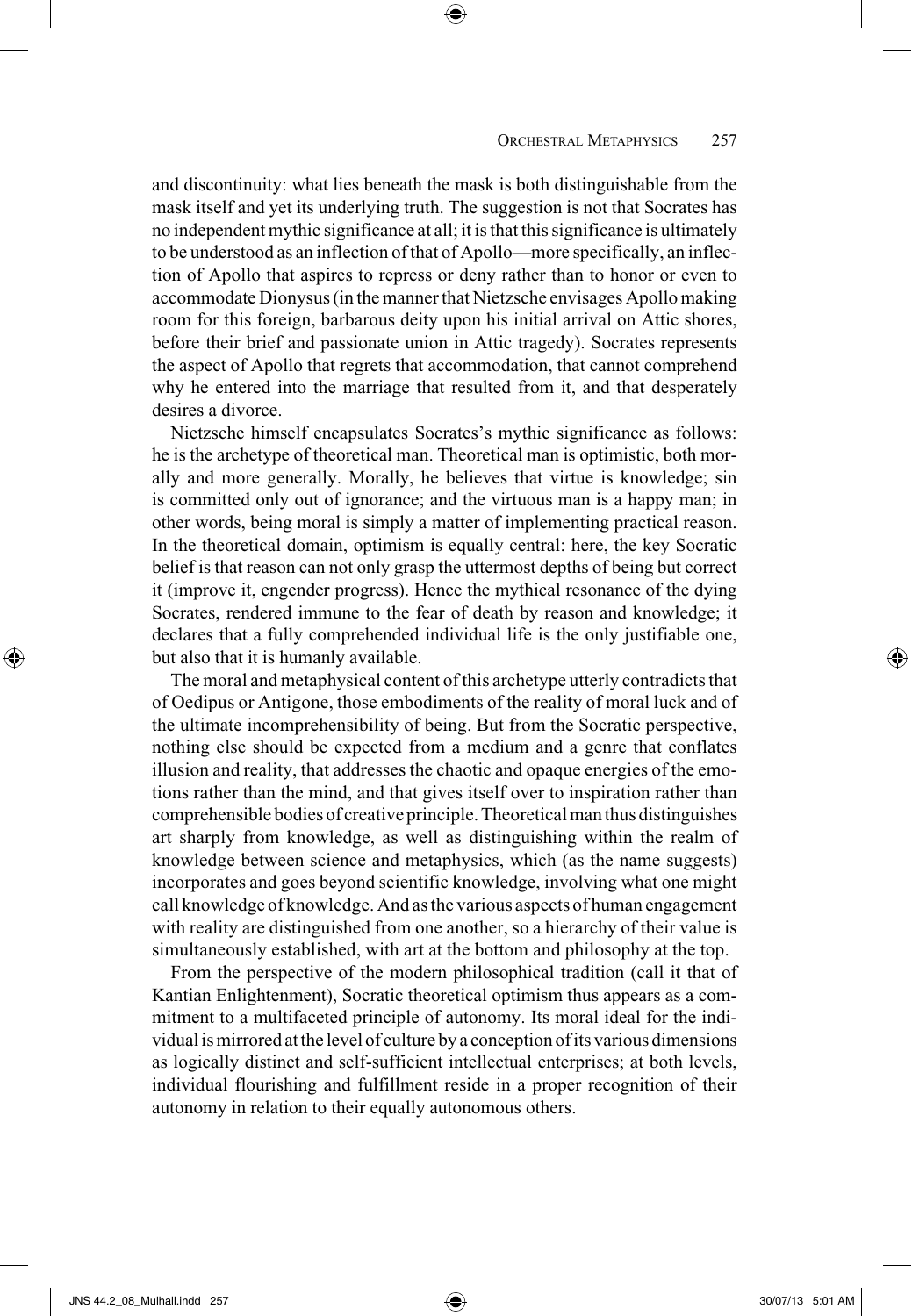#### 258 STEPHEN MULHALL

Even this brief account suggests that the key connection between Socrates and Apollo lies in the former's hyperbolic incarnation of the latter's governing *principium individuationis*. The media of sculpture and dreams are Apolline because they are populated with sharply delineated human and divine figures, hence a kind of celebration of the individual; but the world of dream experience, so often hard to distinguish from that of real experience, more generally exhibits "the logical causality of line and outline, colour and grouping" (*BT* 2). For if subjective experience (whether real or illusory) is to convey or represent a world, two things are required. It must present a multiplicity of discriminable entities, entities that can be grouped or linked to one another in causal (or any other) relations only if they can be recognized as distinct, individual entities; and what is thereby represented must be distinguishable from its representation—that is, the individual subject of the experience must be distinguishable from its objects (and of course from other subjects of experience). Genuinely cognitive representation must balance the competing demands of identity and relation, multiplicity and oneness: objects can make a world (as opposed to a chaos or plenum) only if they stand in relations with one another, and individuals can recognize themselves as such only in relation to a world of independently existing objects with which to contrast the course of their subjective experience.

I have phrased these claims about individuation in Kantian terms precisely because Nietzsche himself is necessarily interpreting the genealogical development of theoretical man in the terms bequeathed to him from Kant via Schopenhauer. But of course, Nietzsche also reads Kant as the first philosopher to disclose the delusion at the heart of the Socratic inflection of this Apolline principle.

Whereas this optimism once believed in our ability to grasp and solve [. . .] all the puzzles of the universe, and treated space, time and causality as entirely unconditional laws of the most general validity, Kant showed that these things actually only served to raise mere appearance, the work of maya, to the status of the sole and supreme reality and to put this in the place of the innermost and true essence of things, thereby making it impossible really to understand this essence—to put the dreamer even more deeply to sleep [. . .]. (*BT* 18)

On this reading, the Socratic project is given a tragic inflection by a philosopher whose aim was to further or complete it. The critique of pure reason employs the very tools of the understanding that Socrates held to be capable of grasping the whole of reality; but when applied to the understanding itself (as they must be, given that human understanding is part of reality), they reveal it to be essentially limited, conditioned, and unsatisfiable. For Kant's Transcendental Analytic grounds the very possibility of knowledge about reality by showing that the mind's basic categories necessarily apply to the world of our experience; but it does so only on the assumption that we first receive something for those categories to synthesize—a body of intuition from whose marriage with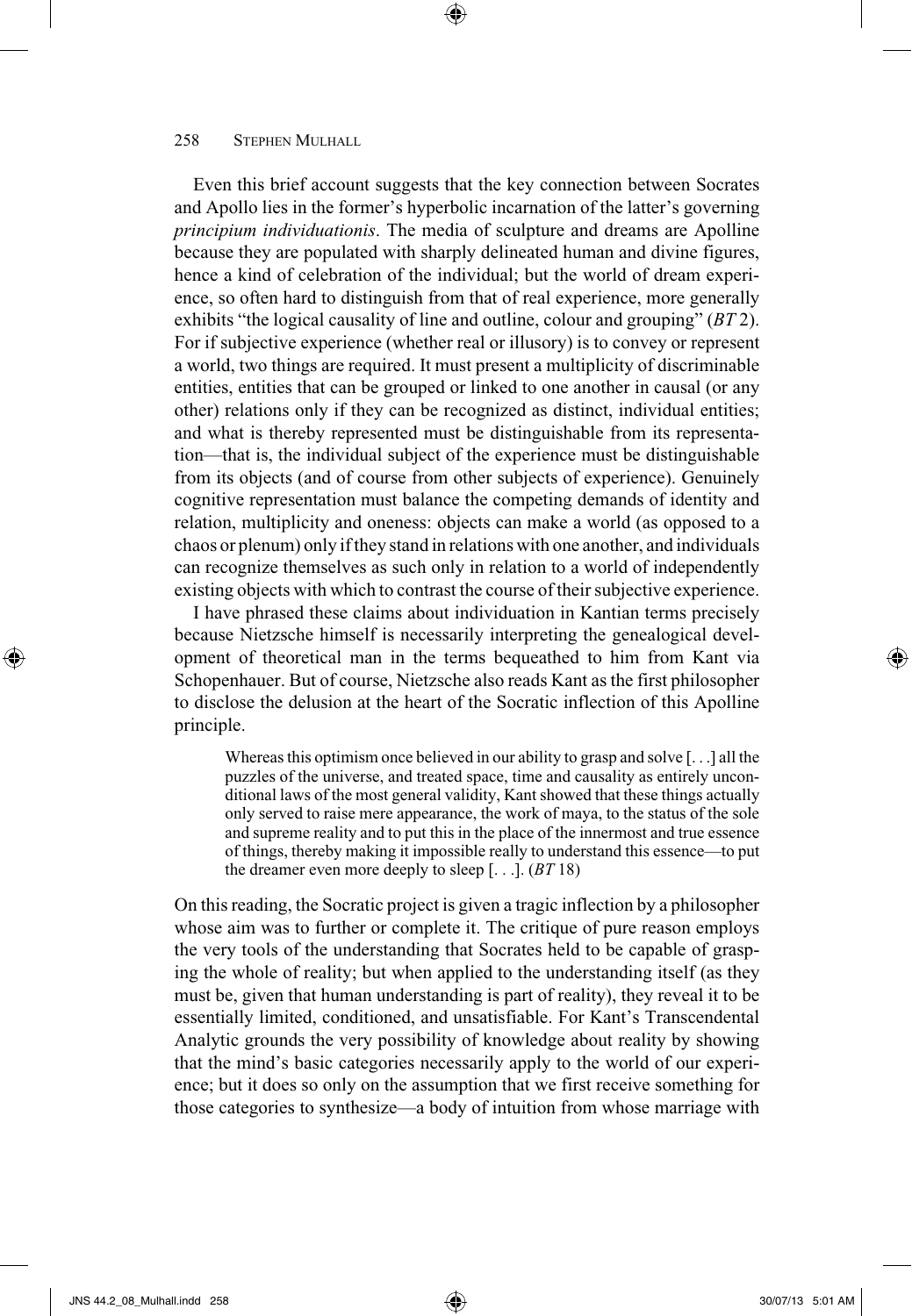the mind's activity a world will emerge, but whose brute givenness points to a reality that lies *ex hypothesis* beyond our categorical grasp: call it the realm of things-in-themselves. At these limits, therefore (one might think of them as the threshold of modernity), Socratic logic finally curls up around itself and bites its own tail. Kant stands for an embryonic form of tragic knowledge about knowledge—a mournful vision of the necessary disappointment to which all theoretical optimism is fated.

His work thus reveals the groundlessness of the Socratic privileging of metaphysics. To be sure that such knowledge is to be valued above all other modes of human engagement with reality, we must be sure that it is (however partial or incomplete in fact) completeable in principle—that is, capable of grasping the whole of reality. But our best attempt to achieve that certainty—to show that reality and our cognitive powers really are as if made for one another—in fact forces us to acknowledge the enigmatic existence of an aspect of reality that necessarily transcends those powers. But if we cannot coherently think of theoretical knowledge as total, then we cannot justifiably devalue artistic modes of engagement with reality by comparison with it. In this way, the Socratic project finds itself acknowledging in its own metaphysical terms the very thing that it originally criticized Attic tragedy for endorsing (and would certainly criticize Wagnerian opera for recovering) in its distinctive terms—the Dionysian idea that no account of reality is complete that does not acknowledge both its underlying affinity with and its inherent transcendence of the human capacity to make sense of it.

To subvert the Socratic inflection of metaphysics is thus not to condemn the metaphysical enterprise as such: on the contrary, the Kantian transfiguration or unmasking of Socratic metaphysics makes possible a mode of metaphysical thinking that is no less insightful or valuable than other forms of human engagement with reality, because it too acknowledges the essential complementarity of Apollo and Dionysus. But in thereby locating Kant's achievement as one episode in a genealogical story that pivots upon dramatic and operatic stagings of the intimate strife between Apollo and Dionysus, Nietzsche does mean to put in question the Socratic perception of an absolute distinction between metaphysics and every other mode of human culture, and in particular between metaphysics and art. The point is not to counterclaim (in the same absolutizing spirit) that there is absolutely no difference between these ways of engaging with reality. The point is rather to affirm their internal relatedness—not only by confirming Nietzsche's perception of a metaphysical dimension in Attic tragedy and Wagnerian opera, but also by inviting us to perceive the dramatic and mythological dimensions of Kantian metaphysics.

Seen through the lens of Attic tragedy, Kant's fundamental duality of concept and intuition, theoretical form and sensory content, appears as an epistemological restaging of the underlying structure of a tragic drama. The dark Dionysian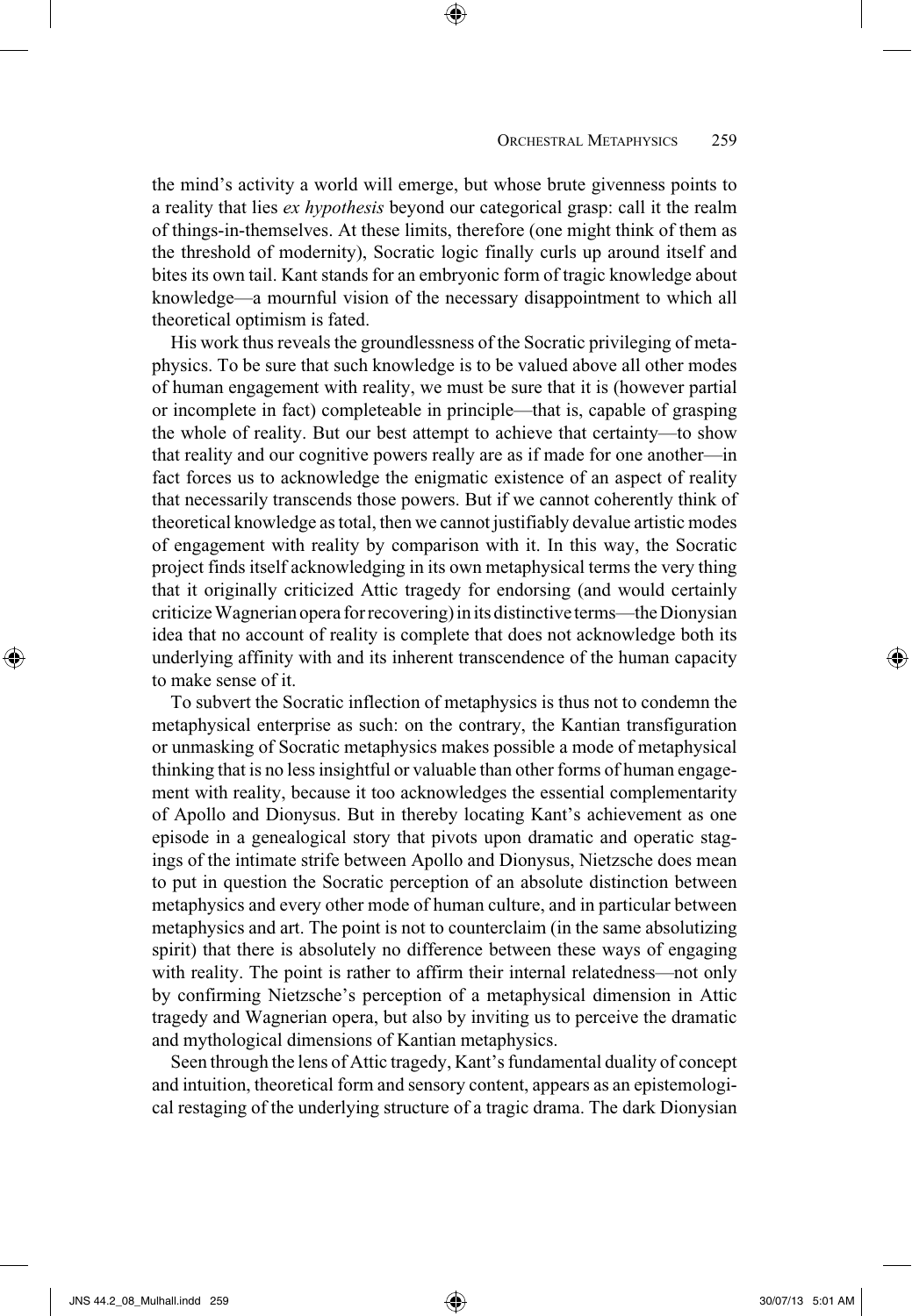womb of givenness engenders a sublime marriage of concept and intuition that discloses the world and the knowing subject as if made for one another, thereby presenting itself as if given for just such a purpose, as if fated to discharge itself in the Apolline synthetic activity it suffers; and that synthetic activity's attempts to grasp its own nature inexorably engender an intuition of a realm necessarily beyond its own grasp, an undifferentiatable, Dionysian reality from which it first emerged and toward which it endlessly, impossibly aspires. And it is to this tantalizing intuition of a unity underlying Kant's apparently binary critical system that post-Kantian philosophers from Fichte through Hegel to Schopenhauer are each, in their differing ways, responsive.

What Nietzsche also detects in the apparently abstract content of Kant's texts is the transposition into a cognitive key of the utterly primordial mythic theme of individuation as a fate or condition to which we are condemned, and condemned to deny. For Kant's vision of us as finite knowers stages a crucifixion scene—portraying us as crucified by the burden of understanding (our conditioned capacity for cognizing reality necessarily sundering us from the world and our fellow knowers of it) and as in turn crucifying that understanding (for according to the Transcendental Dialectic, human reason has an ineradicable tendency to construct ideas of total or unconditioned knowledge, and to present them to the understanding as attainable ideals rather than purely regulative incitements to endless incremental improvements in knowledge). And if this fantasy of overcoming our limits is no less a part of our rational nature than the limits themselves, then the process of succumbing to, overcoming, and then succumbing once again to that impulse to transcend our finitude promises to be unending.

As if to confirm this, Kant's own depiction of this primordial oscillation between the acceptance and rejection of finitude itself exemplifies it. On the one hand, his account of knowledge as finite or conditioned presents itself as giving us an assurance that we can have genuine knowledge of the way things are, and indeed of anything and everything knowable. On the other hand, in doing so, he projects a distinction between things as they appear to us and things in themselves, assigning the latter to a domain beyond our grasp; and he also projects an origin for the content of our concepts that precedes any of the distinctions imposed by the synthetic activity of the mind. In other words, Kant finds himself invoking a conception of reality as essentially beyond our grasp, to which the discriminations that supposedly make knowledge possible do not apply; and in so doing, he violates the very limits of knowledge that these invocations are intended to support—thereby succumbing to the very same tendency to deny our finitude that he wants to correct.

Can Nietzsche, unlike Kant, find a way of acknowledging the reality of that transgressive impulse and its intuition of beyondness, but without succumbing to it? Or must we see his deployment of the mythical duality of Apollo and Dionysus as just such a transgression, insofar as the figure of Dionysus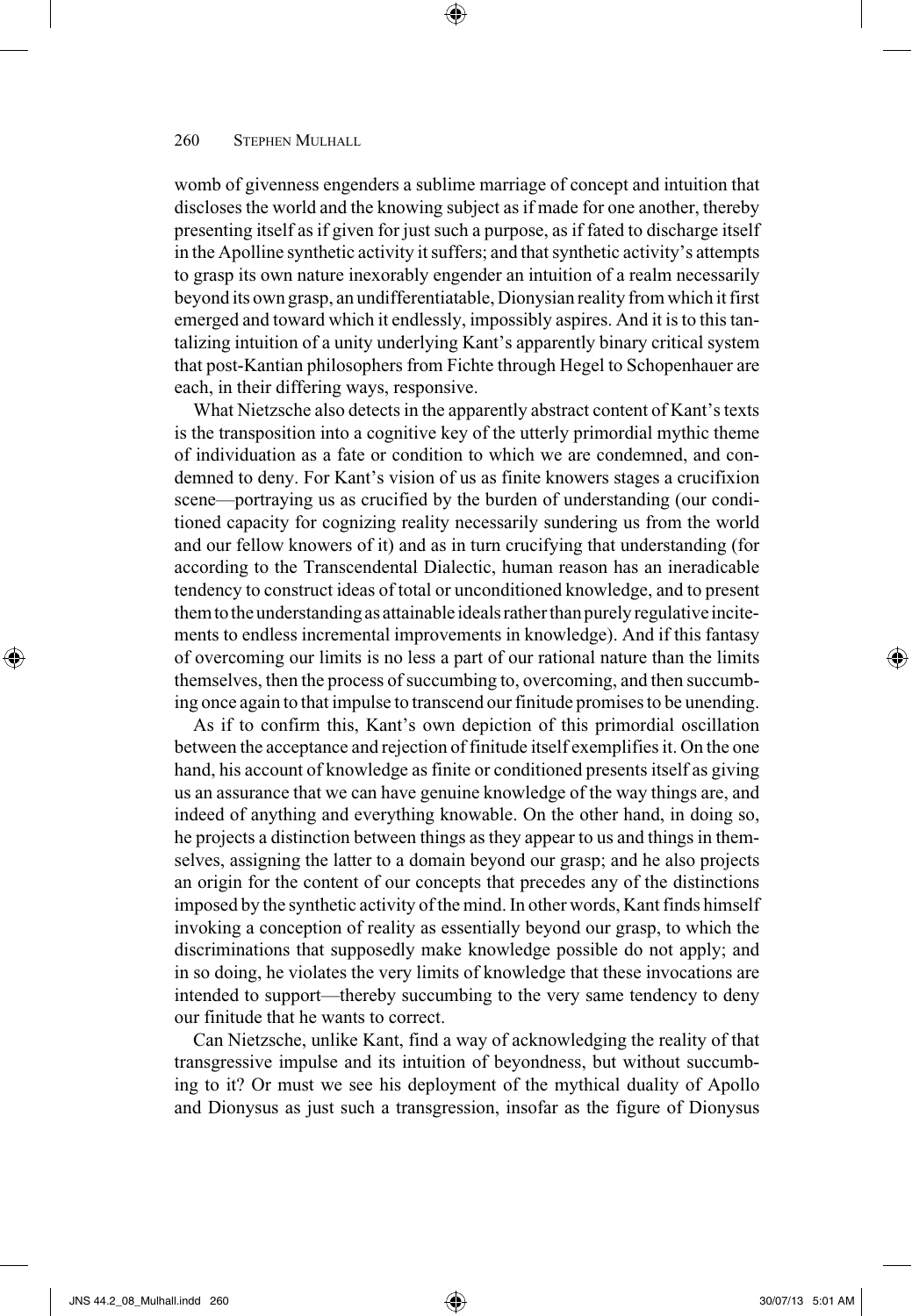appears to represent what—on Nietzsche's own Kantian and Schopenhauerian understanding—must be essentially beyond our representational grasp? If we are to understand Nietzsche's metaphysical vision at all, we cannot make do with Apollo alone (that way Socratic imbalance lies)—the reality and significance of Dionysus must be conveyed, and so must be represented, somehow; but any representation of him seems fated—simply by virtue of being a representation of the unrepresentable—to betray the insight it purports to convey.

There is, however, a difference between unwittingly betraying one's own insight, and a dramatic staging of that inevitable betrayal (one whose very theatricality is intended to invite acknowledgment of its nature). By recasting Schopenhauer's metaphysical vision of the world as will and representation (itself a recasting of Kant's vision of knowledge as a cursed marriage of concepts and intuitions) as a mythic drama of Apollo and Dionysus, Nietzsche underlines the nonliteral status of his own discourse, and thereby problematizes the relation between such hyperbolically fictional figures and the reality they purportedly represent. He then reinforces the point by multiplying the ways in which Dionysus appears in his genealogical narrative—as if disarticulating or dismembering him: the god has so many different manifestations in *BT* that no particular one (whether religious, artistic, or metaphysical) can be taken as truly representing him. Rather, each is presented as one of his masks, and thus invites the inference that even this re-membering or re-presentation (construed as an attempt to identify what lies behind them all) can amount to only the construction of one more mask—one more inevitable failure to grasp the god himself. The book is, one might say, a mask composed of masks, or perhaps a masque of masks, the nature of whose constituent elements declares its own necessary distance from its object.

Dionysus is thus not one element in a Nietzschean master narrative of Western culture presenting the work of Aeschylus, Wagner, Kant, and endless others as mere symptoms or instances of an underlying duality that has at last been captured in *BT*. Dionysus is primarily present in the elusive, dissonant rhythm or pulse—at once synchronic and diachronic—orchestrated by Nietzsche's animated collage or frieze of various attempts to represent him (and to deny him). Each is thereby disclosed as at once similar to and yet different from every other, both individual and typical, with strengths and limitations all of its own; hence each makes an indispensable contribution to the overall display, but neither any individual element nor some conjunction of them—not even their reincorporation into the larger representation that is *BT*—can constitute a complete or total image of Dionysus. It is rather in the book's ragged edges and internal seams, its overt refusal to cohere as a single, totalizing representation and its openness to further insertions or extensions (a Frankenstein's monster of ecstatic scholarship), that its real attempt to present the god of the unrepresentable is to be found.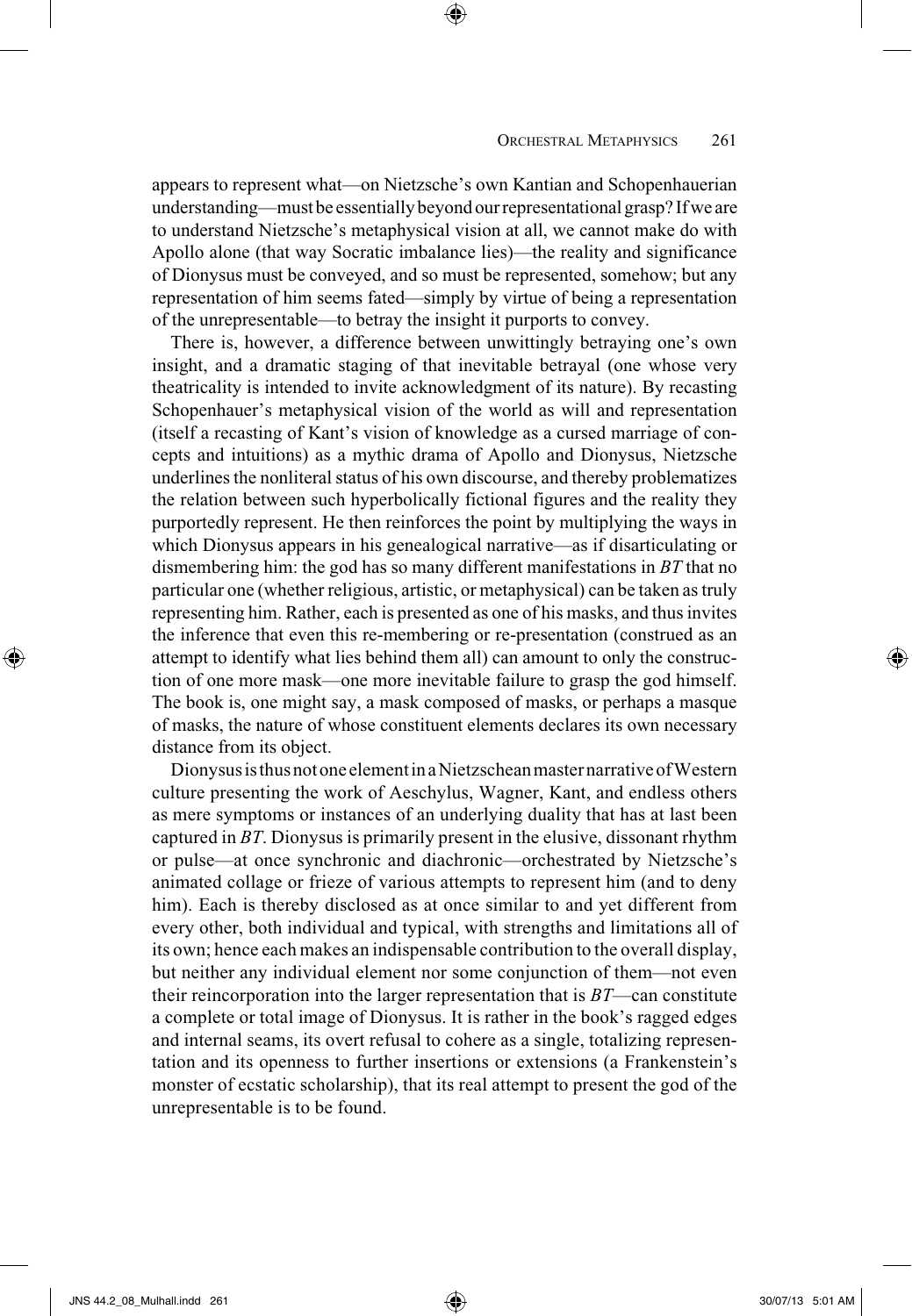#### 262 STEPHEN MULHALL

One might regard this as an attempt to acknowledge the centrality of the principle of individuation in any human attempt to grasp the essence of reality (given the inevitably structured, differentiating, and individuating nature of representation), while denying its absoluteness or self-sufficiency. The duality of Nietzsche's godhead is thus not so much the introduction of another deity into Apollo's temple, but rather an attempt to worship Apollo nonidolatrously—to acknowledge that we can grasp reality only in terms of some particular way of organizing it, but that any such way could never fuse with the reality it represents, and will inevitably be limited or conditioned by its organizing principles. So we cannot avoid committing ourselves to some such representation (or mode of representation); but we can allow that commitment to be informed by the awareness that—being possessed of limits—it will be open to supplementation, contestation, and displacement by other representations, each of which will itself be vulnerable to the same process of overcoming. And Dionysus does not lie behind any or all of these visions, but is rather dispersed between them—manifest in the recurring impulse to re-member him that generates such endlessly shifting family resemblances.

*BT* certainly questions the absoluteness of any principles of individuation at the disciplinary or cultural level, while acknowledging their necessity in some form or other. For its multiple metonymic structure problematizes prevailing conceptions of the distinctions between different art forms, between art and philosophy, and between art, politics, religion, science, and philosophy. A form of philosophical writing that thinks of itself as internally related to both Attic tragedy and Wagnerian opera, and of both these art forms as themselves internally related (as masks, displacements, or transfigurations of one another), does not deny the differences between art and philosophy. It rather questions the prevailing ways of characterizing and evaluating those differences, and suggests rather different terms in which to conceive them. It thereby invites the culture as a whole to rethink the way in which it has conceived of metaphysics, art, politics, and religion as essentially autonomous enterprises, but again without denying their differences or suggesting that they should be regarded as an undifferentiated whole.

So Nietzsche doesn't dismiss his inheritance of metaphysical aspirations or responsibilities; he rather suggests that they be shouldered in different ways, even by philosophers, and in particular that the metaphysical project can only benefit from exploiting the fullest possible range of representational modes, while acknowledging the fatedness of any representational project, even a philosophical *Gesamtkunstwerk*, to partiality (call it particularity of perspective). This is why he presents his own metaphysical vision as the present culmination of the long genealogical narrative that is its dramatic content, a narrative in which prior visions endlessly engender variously inflected displacements or transfigurations of themselves, only to be transfigured in their turn.

*BT* is thus both a narrative of and one more narrative in an unending sequence of self-overcoming narratives, each revising the limits of its predecessors before being